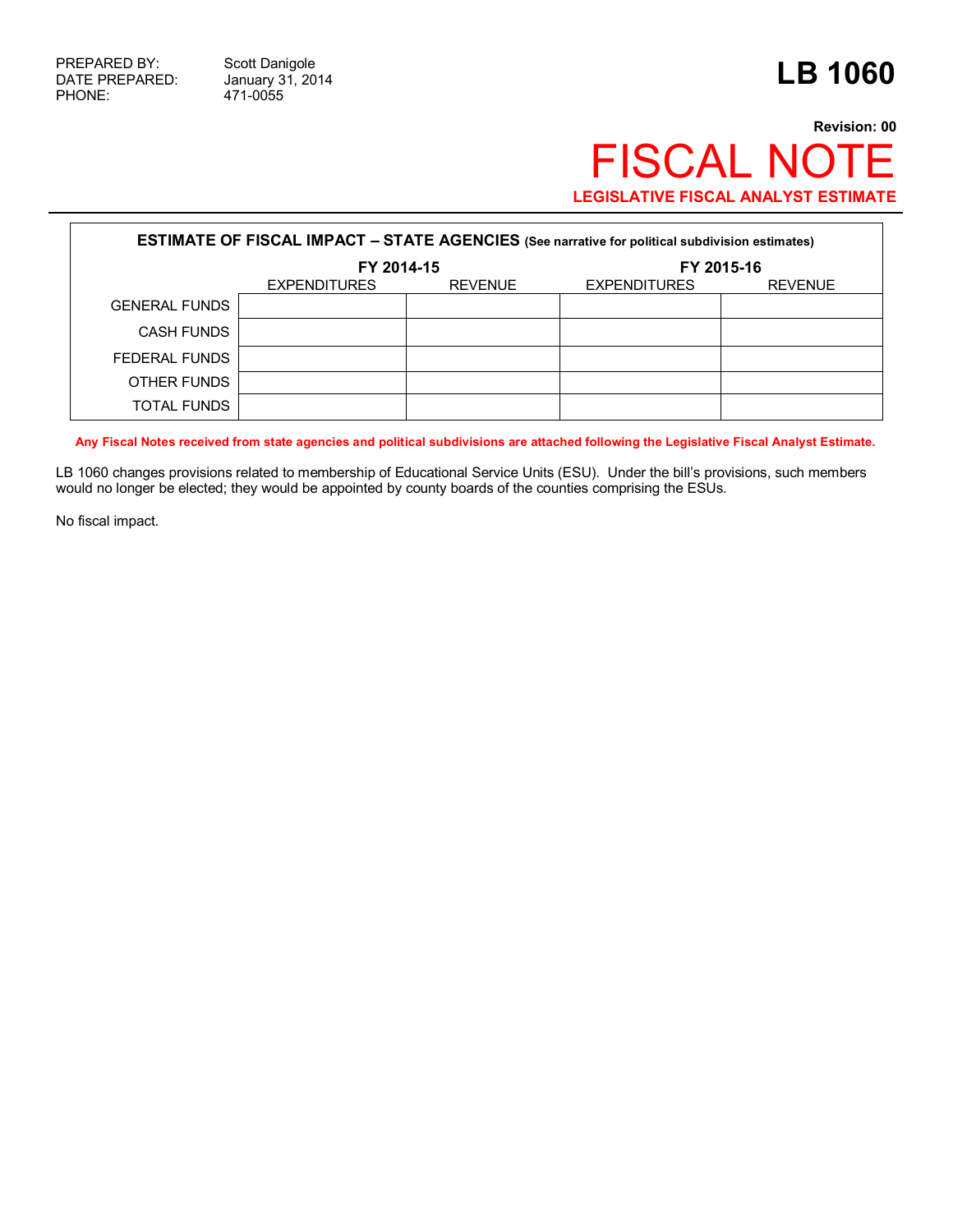**Please complete ALL (5) blanks in the first three lines. 2014**

| LB <sup>(1)</sup><br>1060                       |                     |                                  |                                                                   | <b>FISCAL NOTE</b>        |  |  |
|-------------------------------------------------|---------------------|----------------------------------|-------------------------------------------------------------------|---------------------------|--|--|
| State Agency OR Political Subdivision Name: (2) |                     | Nebraska Department of Education |                                                                   |                           |  |  |
| Prepared by: (3)<br>Freida Lange                |                     | Date Prepared: (4) 1/24/14       |                                                                   | Phone: $(5)$ 402-471-2444 |  |  |
|                                                 |                     |                                  | <b>ESTIMATE PROVIDED BY STATE AGENCY OR POLITICAL SUBDIVISION</b> |                           |  |  |
|                                                 |                     | FY 2014-15                       | FY 2015-16                                                        |                           |  |  |
|                                                 | <b>EXPENDITURES</b> | <b>REVENUE</b>                   | <b>EXPENDITURES</b>                                               | <b>REVENUE</b>            |  |  |
| <b>GENERAL FUNDS</b>                            | -0-                 | -0-                              | -0-                                                               | -0-                       |  |  |
| <b>CASH FUNDS</b>                               | -0-                 | -0-                              | -0-                                                               | -0-                       |  |  |
| <b>FEDERAL FUNDS</b>                            | -0-                 | -0-                              | -0-                                                               | -0-                       |  |  |
| <b>OTHER FUNDS</b>                              | -0-                 | -0-                              | -0-                                                               | -0-                       |  |  |
| <b>TOTAL FUNDS</b>                              | -0-                 | -0-                              | -0-                                                               | -0-                       |  |  |

**Explanation of Estimate: The election of board members for educational service units currently has no connection to responsibilities of the Nebraska Department of Education; therefore, if members were no longer elected, and instead, county boards would appoint them, the absence of fiscal responsibility for NDE would continue.**

| <b>BREAKDOWN BY MAJOR OBJECTS OF EXPENDITURE</b> |                                                      |       |                                    |                                    |  |
|--------------------------------------------------|------------------------------------------------------|-------|------------------------------------|------------------------------------|--|
| <b>Personal Services:</b>                        |                                                      |       |                                    |                                    |  |
| POSITION TITLE                                   | <b>NUMBER OF POSITIONS</b><br>$14 - 15$<br>$15 - 16$ |       | $2014 - 15$<br><b>EXPENDITURES</b> | $2015 - 16$<br><b>EXPENDITURES</b> |  |
|                                                  | -0-                                                  | -0-   | $-0-$                              | -0-                                |  |
|                                                  | -0-                                                  | $-0-$ | -0-                                | -0-                                |  |
|                                                  |                                                      |       | -0-                                | -0-                                |  |
|                                                  |                                                      |       | -0-                                | -0-                                |  |
|                                                  |                                                      |       | -0-                                | -0-                                |  |
|                                                  |                                                      |       | $-0-$                              | -0-                                |  |
|                                                  |                                                      |       | -0-                                | -0-                                |  |
|                                                  |                                                      |       | -0-                                | -0-                                |  |
|                                                  |                                                      |       | $-0-$                              | -0-                                |  |

\_\_\_\_\_\_\_\_\_\_\_\_\_\_\_\_\_\_\_\_\_\_\_\_\_\_\_\_\_\_\_\_\_\_\_\_\_\_\_\_\_\_\_\_\_\_\_\_\_\_\_\_\_\_\_\_\_\_\_\_\_\_\_\_\_\_\_\_\_\_\_\_\_\_\_\_\_\_\_\_\_\_\_\_\_\_\_\_\_\_\_\_\_\_\_\_\_\_\_\_\_\_ \_\_\_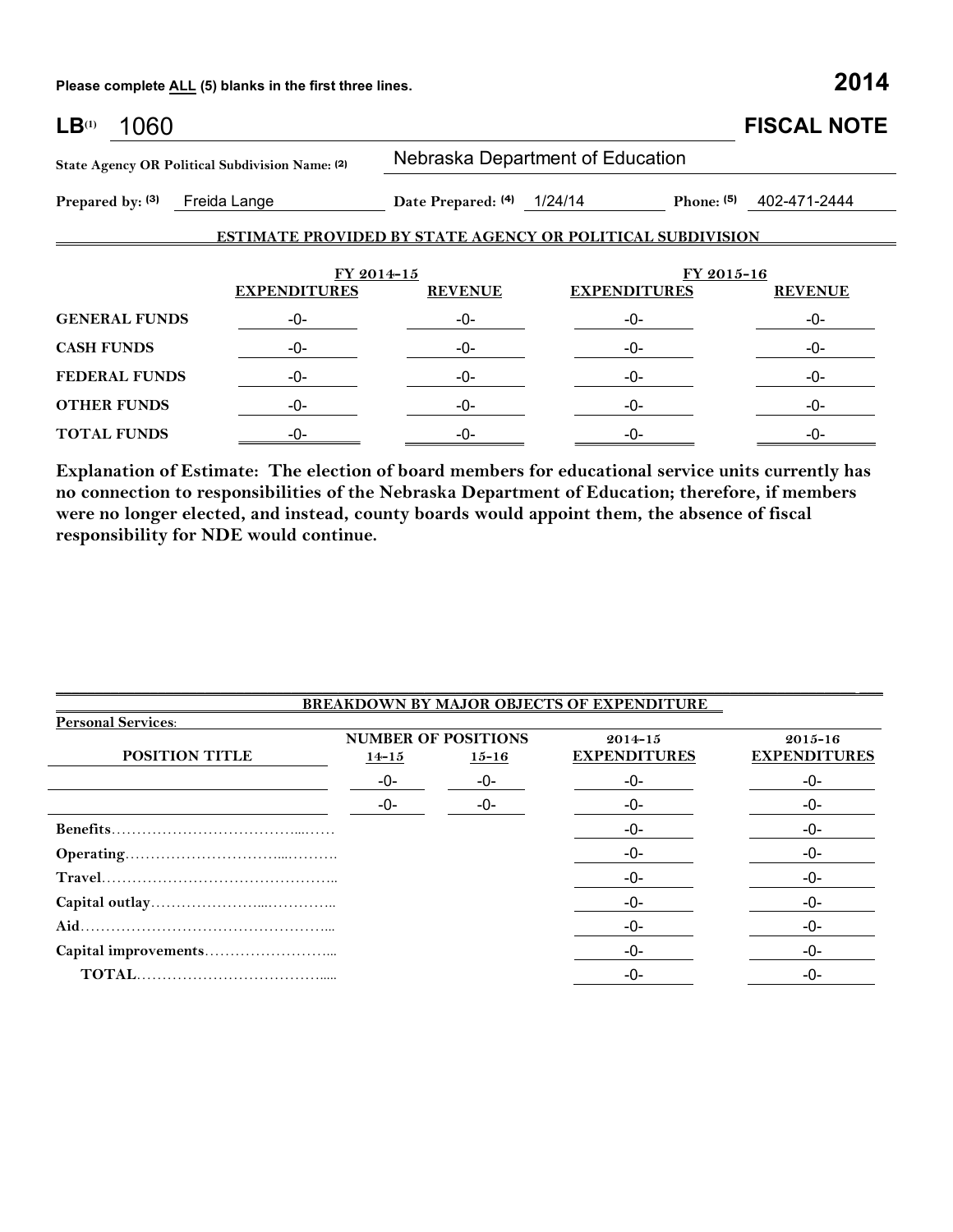**Please complete ALL (5) blanks in the first three lines. 2014**

| LB <sup>(1)</sup>    | 1060 |                                                                   |                              |                     |              | <b>FISCAL NOTE</b> |  |
|----------------------|------|-------------------------------------------------------------------|------------------------------|---------------------|--------------|--------------------|--|
|                      |      | State Agency OR Political Subdivision Name: (2)                   | Nebraska Secretary of State  |                     |              |                    |  |
|                      |      | Prepared by: (3) Suzanne Hinzman                                  | Date Prepared: (4) 1/29/2014 |                     | Phone: $(5)$ | 402-471-2384       |  |
|                      |      | <b>ESTIMATE PROVIDED BY STATE AGENCY OR POLITICAL SUBDIVISION</b> |                              |                     |              |                    |  |
|                      |      | FY 2014-15                                                        |                              |                     | FY 2015-16   |                    |  |
|                      |      | <b>EXPENDITURES</b>                                               | <b>REVENUE</b>               | <b>EXPENDITURES</b> |              | <b>REVENUE</b>     |  |
| <b>GENERAL FUNDS</b> |      |                                                                   |                              |                     |              |                    |  |
| <b>CASH FUNDS</b>    |      |                                                                   |                              |                     |              |                    |  |
| <b>FEDERAL FUNDS</b> |      |                                                                   |                              |                     |              |                    |  |
| <b>OTHER FUNDS</b>   |      |                                                                   |                              |                     |              |                    |  |
| <b>TOTAL FUNDS</b>   |      |                                                                   |                              |                     |              |                    |  |
|                      |      |                                                                   |                              |                     |              |                    |  |

**Explanation of Estimate:**

This bill has no fiscal impact for the Secretary of State.

|                           |                            |           | <b>BREAKDOWN BY MAJOR OBJECTS OF EXPENDITURE</b> |                     |
|---------------------------|----------------------------|-----------|--------------------------------------------------|---------------------|
| <b>Personal Services:</b> |                            |           |                                                  |                     |
|                           | <b>NUMBER OF POSITIONS</b> |           | $2014 - 15$                                      | $2015 - 16$         |
| <b>POSITION TITLE</b>     | $14 - 15$                  | $15 - 16$ | <b>EXPENDITURES</b>                              | <b>EXPENDITURES</b> |
|                           |                            |           |                                                  |                     |
|                           |                            |           |                                                  |                     |
|                           |                            |           |                                                  |                     |
|                           |                            |           |                                                  |                     |
|                           |                            |           |                                                  |                     |
|                           |                            |           |                                                  |                     |
|                           |                            |           |                                                  |                     |
|                           |                            |           |                                                  |                     |
|                           |                            |           |                                                  |                     |
|                           |                            |           |                                                  |                     |
|                           |                            |           | 0                                                |                     |

\_\_\_\_\_\_\_\_\_\_\_\_\_\_\_\_\_\_\_\_\_\_\_\_\_\_\_\_\_\_\_\_\_\_\_\_\_\_\_\_\_\_\_\_\_\_\_\_\_\_\_\_\_\_\_\_\_\_\_\_\_\_\_\_\_\_\_\_\_\_\_\_\_\_\_\_\_\_\_\_\_\_\_\_\_\_\_\_\_\_\_\_\_\_\_\_\_\_\_\_\_\_ \_\_\_